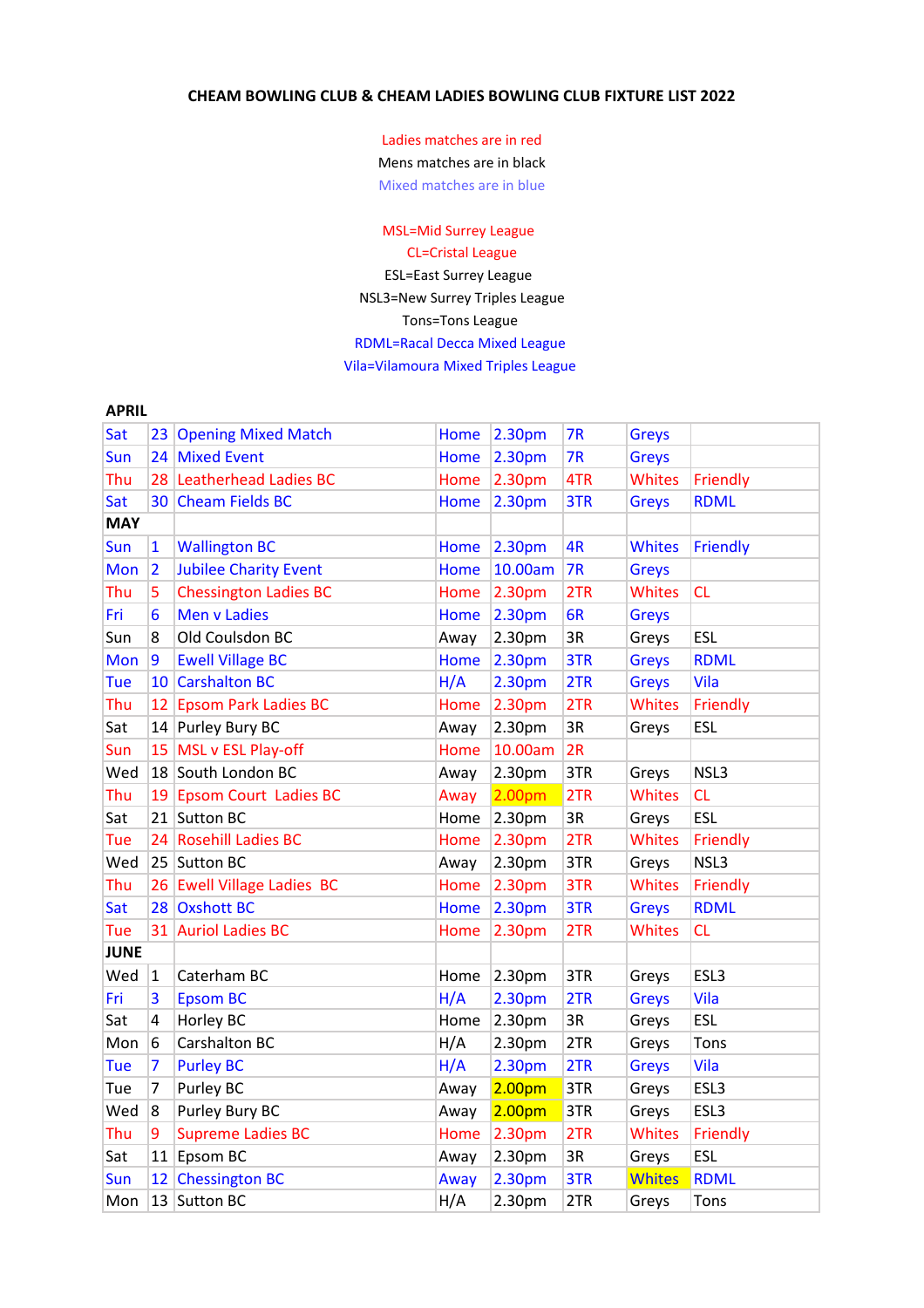| Thu           |                 | 16 Merton Park Ladies BC          | Home | 2.30pm             | 2TR | Whites        | <b>CL</b>            |
|---------------|-----------------|-----------------------------------|------|--------------------|-----|---------------|----------------------|
| Fri           | 17 <sup>1</sup> | <b>Croydon BC</b>                 | H/A  | 2.30 <sub>pm</sub> | 2TR | <b>Greys</b>  | Vila                 |
| Sat           |                 | 18 Wallington BC                  | Home | 2.30pm             | 3R  | Greys         | <b>ESL</b>           |
| Mon           | 20 <sup>1</sup> | <b>Auriol BC</b>                  | H/A  | 2.30pm             | 2TR | Greys         | Tons                 |
| <b>Tue</b>    |                 | 21 Ember Ladies BC                | Away | 2.30pm             | 3TR | Whites        | Friendly             |
| Wed           |                 | 22 Southey BC                     | Home | 2.30pm             | 3TR | Greys         | NSL3                 |
| Thu           | 23              | <b>Banstead Neville Ladies BC</b> | Away | 2.00pm             | 2R  | <b>Whites</b> | <b>MSL</b>           |
| Sat           |                 | 25 Ashtead BC                     | Home | 2.30pm             | 3R  | Greys         | <b>ESL</b>           |
| Sun           | 26 <sup>1</sup> | <b>Sutton BC</b>                  | Away | 2.30 <sub>pm</sub> | 3TR | <b>Greys</b>  | <b>RDML</b>          |
| Mon           | 27 <sup>1</sup> | <b>Banstead Neville BC</b>        | H/A  | 2.30pm             | 2TR | Greys         | Tons                 |
| Tue           |                 | 28 Ashtead Ladies BC              | Away | 2.30pm             | 2R  | <b>Whites</b> | <b>MSL</b>           |
| Tue           |                 | 28 Epsom BC                       | Home | 2.30pm             | 3TR | Greys         | ESL3                 |
| Wed           |                 | 29 Cheam Fields BC                | Away | 2.30pm             | 3TR | Greys         | ESL3                 |
| Thu           | 30              | <b>Cuddington Ladies BC</b>       | Home | 2.30 <sub>pm</sub> | 1TR | Whites        | Friendly             |
| <b>JULY</b>   |                 |                                   |      |                    |     |               |                      |
| Fri           | $\mathbf{1}$    | <b>Sutton BC</b>                  | H/A  | 2.30pm             | 2TR | <b>Greys</b>  | Vila                 |
| Sat           | $\overline{2}$  | Chipstead BC                      | Away | 2.30pm             | 3R  | Greys         | <b>ESL</b>           |
| Sun           | 3               | <b>Sutton &amp; District BA</b>   | Home | 2.30pm             | 6R  | <b>Whites</b> | <b>Appleford Cup</b> |
| Mon           | 4               | Cheam Fields BC                   | H/A  | 2.30pm             | 2TR | Greys         | Tons                 |
| Wed           | 6               | Chipstead BC                      | Away | 6.00pm             | 3TR | Greys         | ESL3                 |
| Thu           | 7               | <b>Epsom Ladies BC</b>            | Home | 2.30 <sub>pm</sub> | 2TR | <b>Whites</b> | Friendly             |
| Sat           | 9               | <b>Carshalton BC</b>              | Away | 2.30pm             | 3TR | <b>Greys</b>  | <b>RDML</b>          |
| Sun           | 10 <sup>1</sup> | Old Coulsdon BC                   | Home | 2.30pm             | 3R  | Greys         | <b>ESL</b>           |
| Mon           |                 | 11 Wallington BC                  | H/A  | 2.30pm             | 2TR | Greys         | Tons                 |
| Tue           |                 | 12 New Bowlers Invitation Day     | Home | 10.30am            | 6R  |               |                      |
|               |                 |                                   |      |                    |     |               |                      |
| Wed           |                 | 13 Supreme BC                     | Away | 2.30pm             | 3TR | Greys         | NSL3                 |
| Thu           |                 | 14 Hook & Southborough Ladies BC  | Home | 2.30pm             | 2TR | <b>Whites</b> | Friendly             |
| Sat           |                 | 16 Purley Bury BC                 | Home | 2.30pm             | 3R  | Greys         | <b>ESL</b>           |
| Sun           | 17              | <b>1st Round Mixed Pairs</b>      | Home | 10.00am            | 7R  | Greys         |                      |
| Tue           | 19              | <b>Malden Manor Ladies BC</b>     | Home | 2.30pm             | 2TR | <b>Whites</b> | <b>CL</b>            |
| Wed           |                 | 20 Croydon MO                     | Home | 6.00pm             | 3TR | Greys         | ESL3                 |
| Thu           | 21              | <b>Ember BC</b>                   | Home | 6.00pm             | 3TR | <b>Greys</b>  | <b>RDML</b>          |
| Fri           | 22              | <b>Warlingham Park BC</b>         | H/A  | 2.30 <sub>pm</sub> | 2TR | <b>Greys</b>  | Vila                 |
| Sat           | 23              | Sutton BC ■                       | Away | 2.30pm             | 3R  | Greys         | ESL                  |
| Sun           | 24              | <b>Sutton Ladies BC</b>           | Home | 2.30 <sub>pm</sub> | 2TR | <b>Whites</b> | CL                   |
| Mon           | 25              | Rose Hill BC                      | H/A  | 2.30pm             | 2TR | Greys         | Tons                 |
| Tue           | 26              | <b>Purley Ladies BC</b>           | Away | 2.00pm             | 4TR | <b>Whites</b> | Friendly             |
| Wed           | 27              | <b>Epsom Court BC</b>             | Home | 2.30 <sub>pm</sub> | 3TR | <b>Greys</b>  | <b>RDML</b>          |
| Thu           | 28              | <b>Banstead Neville Ladies BC</b> | Away | 2.00pm             | 2TR | <b>Whites</b> | CL.                  |
| Fri           | 29              | <b>Rosehill BC</b>                | H/A  | 2.30 <sub>pm</sub> | 2TR | <b>Greys</b>  | Vila                 |
| Sat           | 30              | Captain v President               | Home | 2.30pm             | 7R  | Greys         |                      |
| Sun           | 31              | Hook & Southborough BC            | Home | 2.30pm             | 3TR | <b>Greys</b>  | <b>RDML</b>          |
| <b>AUGUST</b> |                 |                                   |      |                    |     |               |                      |
| Mon           | $\mathbf{1}$    | <b>Sutton Common BC</b>           | H/A  | 2.30pm             | 2TR | Greys         | Tons                 |
| Tue           | $\overline{2}$  | <b>Epsom Park BC</b>              | H/A  | 2.30 <sub>pm</sub> | 2TR | <b>Greys</b>  | Vila                 |
| Wed           | 3               | Cheam Fields BC                   | Away | 2.30pm             | 3TR | Greys         | NSL3                 |
| Thu           | 4               | Old Coulsdon Ladies BC            | Away | 2.30pm             | 3TR | Whites        | Friendly             |
| Sat           | 6               | Horley BC                         | Away | 2.30pm             | 3R  | Greys         | <b>ESL</b>           |
| Sun           | 7               | <b>Malden Lime Grove BC</b>       | Away | 2.30pm             | 3TR | <b>Whites</b> | <b>RDML</b>          |